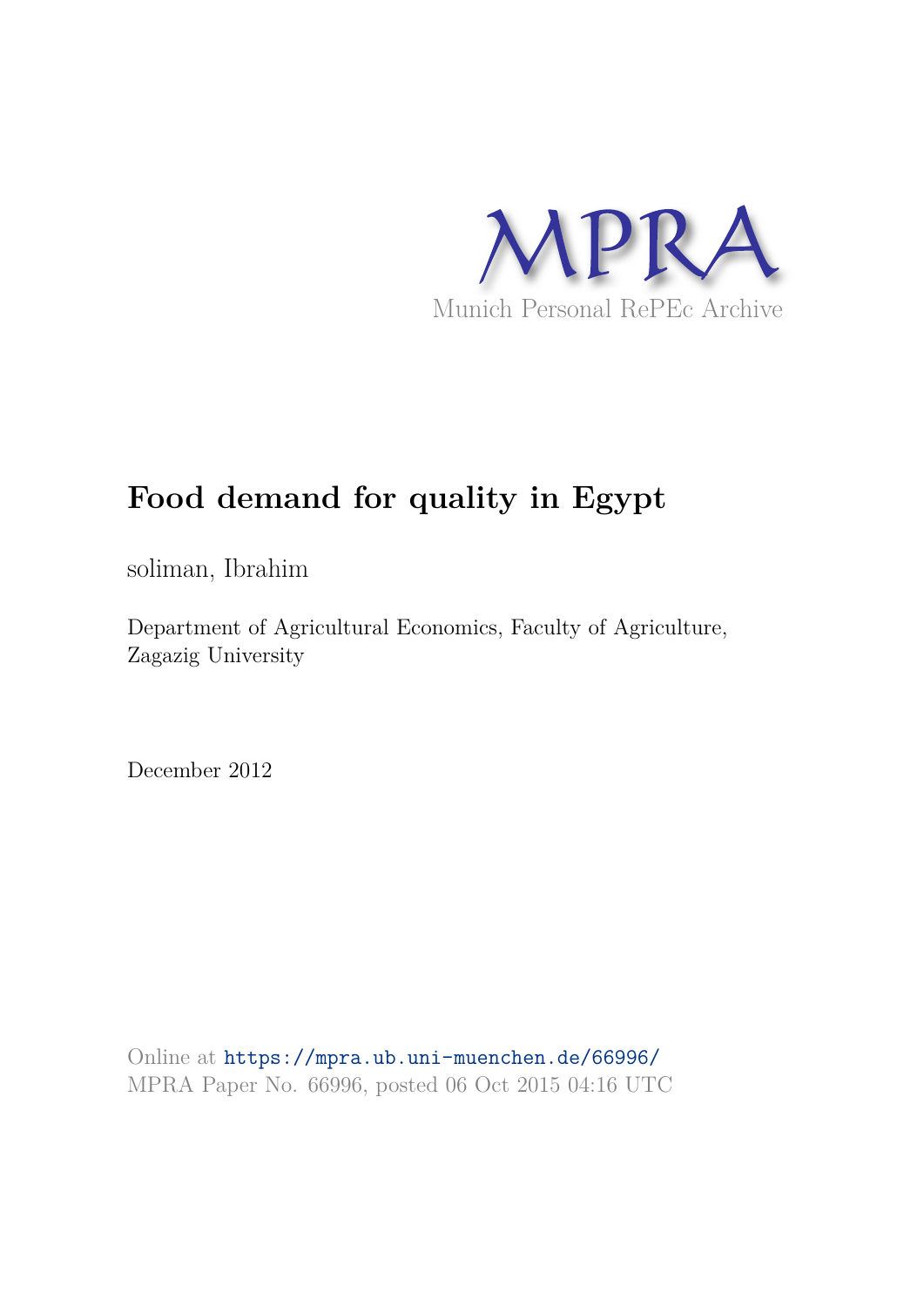**Sustainmed Fp7 Project**

**Sustainable Agri-Food Systems and Rural Development in the Mediterranean Partner Countries Working Paper (Food\_safety\_egypt 20130121) WP5**

## **Food demand for quality in Egypt**

**Ibrahim Soliman** 

**Professor of Agricultural Economics Faculty of Agriculture, Zagazig University, Egypt**

December 2012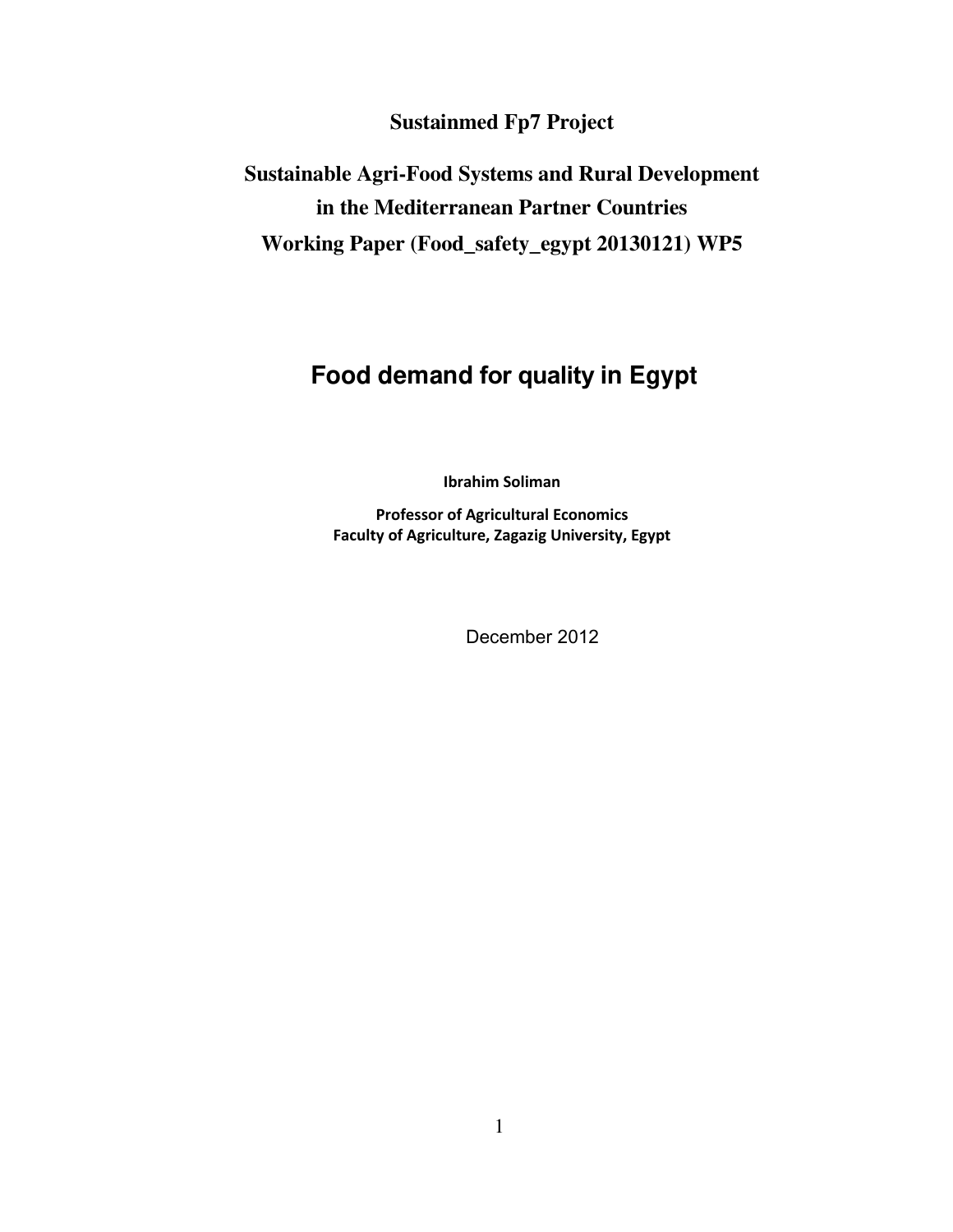### **INTRODUCTORY BACKGROUND**

Since, early of nineties of the last century, Egypt has adopted the free price mechanism in the Egyptian markets. Such strategy implied to leave basic marketing functions to the private sector and identified the role of Government in providing a better environment for investment; accelerate development, and ensuring price stability and achieving the development of exports. Such dramatic changes implied, to develop the domestic market through restructuring the institutional and organizational framework of the market and empowerment surveillance of food commodities specifications. and creating an environment of fair competition, the prevention of commercial fraud It also implies dumping and monopoly, enhancing the effectiveness of the consumer protection, and supporting the efforts of non-governmental organizations and cooperatives in this regard Consequently to ensure marketing efficiency and tuning up the market performance, the Government has to rule up three functions for marketing acceleration. These are (1) To surveillance of the food quality, (2) To provide equitable competitive environment, and (3) The provision of market information.

The surveillance of food quality is the most important function of Government because it provides incentives towards market growth and development. The food quality is the resultant of certain specifications and standards, which are a package of the food safety and food grades. The safety is a combination of the health and environmental standards. The commercial food grades suppose to reflect the consumer's preference. It is the technical commercial specifications. The *health specifications* should be available in all types of food commodities in the market, in spite of their prices. They should keep pace with the evolution of the global scientific research published in the reports of the World Health Organization (WHO) and the Office of epidemics in Paris. Thereof, the development of scientific discoveries in the field of health should be the guide for these specifications, whether the food commodities are marketed in the domestic market or for export. The *environmental standards* imply the proper environmental management of production and marketing of the product from the producer until it reaches the consumer. It has been imposed by the global trade system and agreements in the recent years, despite the objection of developing countries that they cannot be implemented in their markets for the lack of funding required to establish those ecosystems. However, the lack of such environmental standards in the food commodities of the developing countries would limit in the forthcoming years, the exports of these countries and hit a deep depression spread. However, the surveillance of *the commercial grades*  would be on the coincidence between the price levels and the grades of a certain food commodity, on one hand and between the package and the contents of each grade on the other hand. It should be mentioned that even though grading as a marketing function my raise the marketing costs but it minimizes loss and accelerate the market development. Therefore, the products food research is highly important for food commodities, particularly the perceivable ones.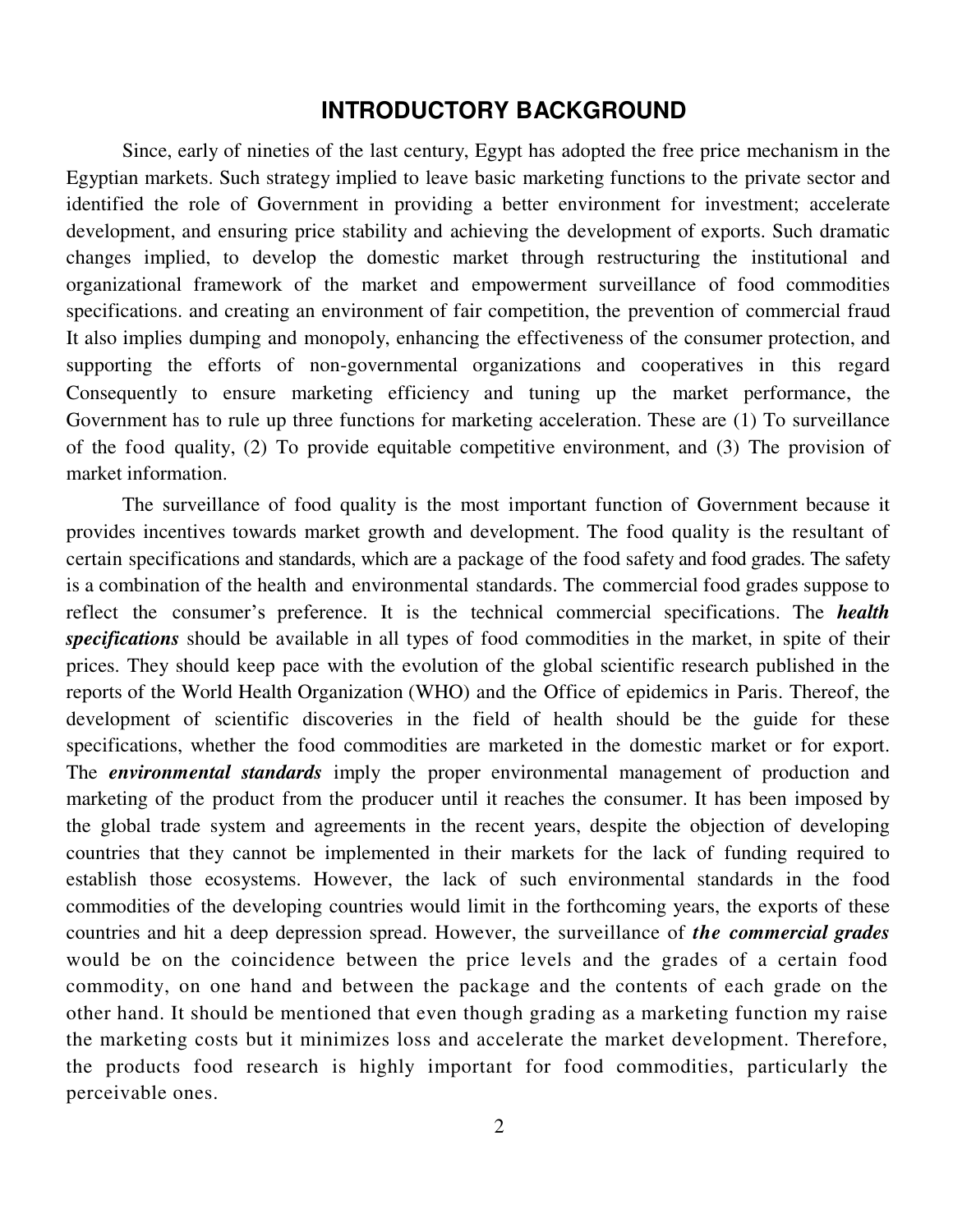Application of the quality control add much burdens of additional costs and investments on the national economy due to three types of costs associated with achieving health, environmental and commercial standards in food commodities, particularly, the perishable food commodities (animal products, fruits and vegetables). These three types of costs are:

- *(a) The direct costs of technical* and *administrative staff* including the costs of expansion of technical personnel administrative employment and mandated tasks of regulatory activities at the central, provincial and local government level,
- *(b) The additional costs of market regulation*, including regulatory and supervisory procedures required for the quality and safety of the product and the component of labeling and packaging, weights and additional costs required for the marketing, facilities,
- *(c) The cost of grading the marketed products* generates additional burden of costs. For example, grading of perishable food commodity output before being delivered to the processing stage implies minimization of waste, as lower quality portion is allocated for canned and frozen products, while the first grades are marketed for fresh consumption at high prices, The non-edible and byproducts of such commodity have chances to be processed for further usage. Even though. Grading as including inputoutput economic processes carries additional costs to the marketing margins of such commodity and thereof most probably raises the consumer price.

From all above, a question is raised. Who does bear the burden of these costs? Such burden depends upon the relative elasticity of demand versus supply of these commodities. The lower demand elasticity relative to the elasticity of supply carries a greater burden of these additional costs to the consumers, while high elasticity of demand relative to supply means greater burden of these additional costs would be borne by the food producers, processors and distributers.

A second question is derived from the first one. How do we assess the potential demand for both food safety (health and environmental standards), and commercial specifications? This type of assessment requires the estimation and analysis of demand for quantity and quality of a food commodity, especially perishable ones, in the target market. Empirically, the marketing enterprises would try to transfer this additional burden to the consumer.

### **OBJECTIVES OF THE STUDY**

The study adopted the following objective: estimation of the food demand for quality of perishable food commodity groups. The magnitude of the estimated elasticity of demand for food quality would indicate to the incentives the market provides to the market stages, before the end users, to supply food quality, if effectively, applied.

### **DATA BASE AND ANALYTICAL PROCEDURES**

The cross section data of the household budget survey of Egypt in 2009 were used to estimate per capita income-consumption function. The data were derived from a sample size around 50,000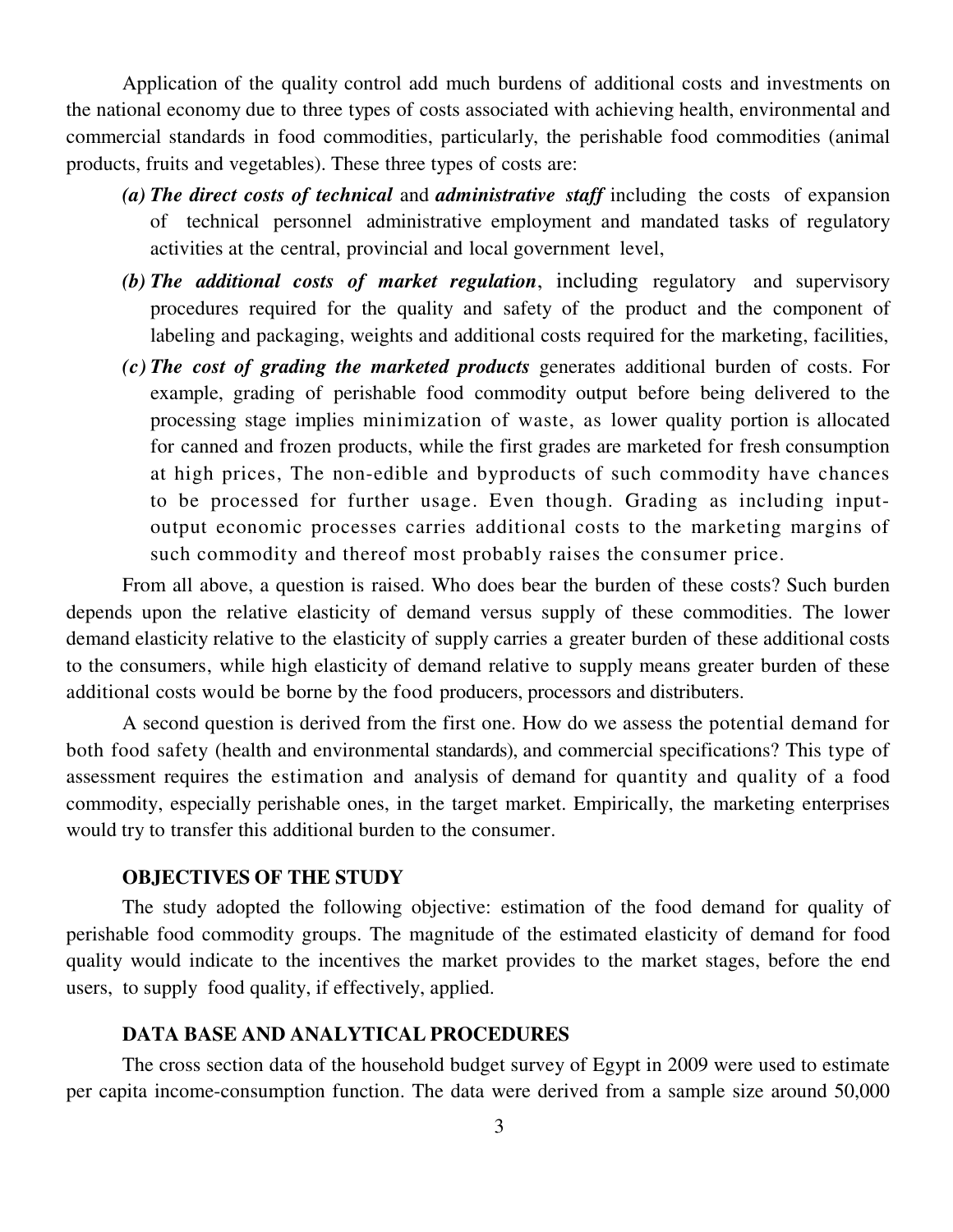households representing all governorates in Egypt, conducted from July 2008 to the end of June 2009 by the Central Agency for Public Mobilization and Statistics (CAPMAS). It should be noted that the survey included data of quantities consumed of the major food items and non-food expenditure of both urban and rural households. There were economic and demographic factors covered in the survey. For the purpose of this study, we used the data of the income groups for urban and rural to derive the per capita income, the per capita quantity consumed of each concerned food item and the per capita expenditure on such quantity.

The economic concept assumes that the per capita consumption curve (Equation 1) is not linear. In addition, the study concerns the comparison between urban and rural regions. Therefore, the appropriate model that combines both economic concept and easy mathematical derivatives, for the purpose of this study, was the power function or Cobb-Douglas function (Equation 2).

Estimation of Demand for quality requires estimating the Expenditure- Income response, by substitution of per capita quantity consumed for per capita expenditure in L.E as represented by (equation 3). The features of the power function implies that the regression coefficients of (Equation 2) is the income elasticity coefficient of the quantity consumed of commodity i,  $(\Sigma_{\rm cv})$  and the regression coefficient of (Equation 3) is the income elasticity coefficient of the expenditure on commodity i ( $\zeta_{\rm vy}$ ). Thereof, the elasticity of demand for food quality ( $\zeta_{\rm qy}$ ) is the difference between the expenditure elasticity and quantity elasticity coefficients (Equation 4), in the year of the survey (2009) 1-US\$= 6.02 L. E.

Equation 1  $C_i$ **j** =  $f(Y_i)$ Equation 2  $C_{ij} = b_0 Y^b_1 + \dot{e}_{ij}$ **Equation 3**  $V_{ij} = b_0 Y^b_1 + \dot{e}_{ij}$ **Equation 4**  $\sum_{\text{vv}}$  **-**  $\sum_{\text{cv}}$  =  $\sum_{\text{qv}}$ 

Where:

 $C_{ij}$  = Annual per capita consumption of commodity i in Region j in Kg.

 $Y_{ij}$  = Annual per capita income of commodity i in Region j in (L.E.)

 $V_{ij}$  = Annual per capita Expenditure on commodity i in Region j in L.E.

 $\dot{e}_{ii}$  = Residual Variable

 $\sum$ <sub>cy</sub> Estimated income elasticity of the quantity consumed of food commodity i

 $\Sigma_{\text{vy}}$  = Estimated income elasticity of expenditure on food commodity i

 $\Sigma_{\text{qv}}$  = Estimated income elasticity of food quality of commodity i

To reflect the regional impact (Urban versus Rural) on food demand, an additional model was estimated that included a structural variable (dummy variable) for the region effect. It was an analysis of covariance model (ANCOVA) which measures the effect of a quantitative variable (income) as well as a qualitative (dummy variable) that measures the regional effect and an interaction effect of both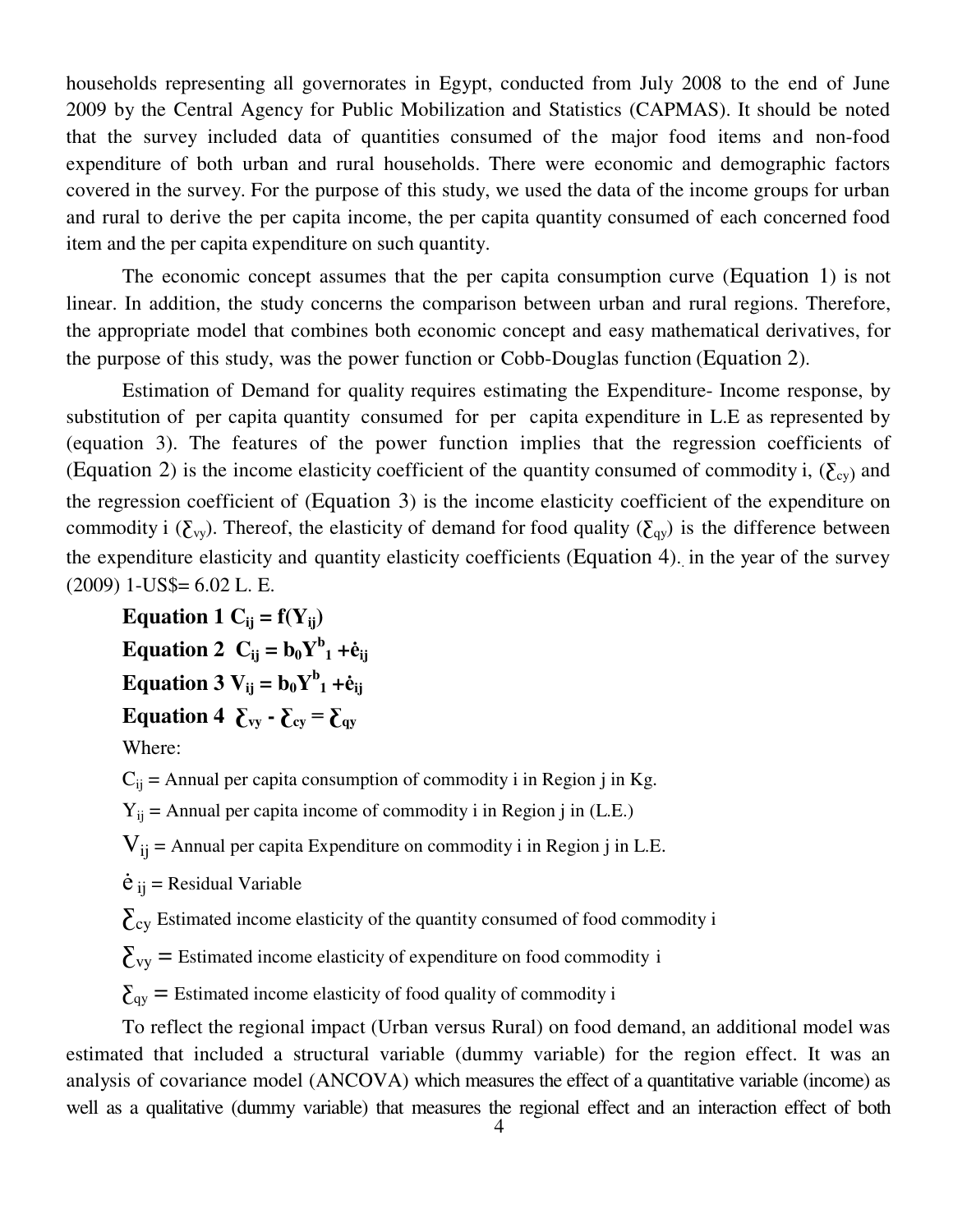variables. (Equation 5) represents the covariance model

## $(\textbf{Equation 5}) \text{ } \text{Y}_i = \textbf{B}_0 + \Sigma \textbf{B}_i \textbf{X}_{i} + \Sigma \textbf{B}_k \text{ (ii)} + \varepsilon_i$

Where:

 $y_i$  is the value observed for the dependent variable for observation i,

 $x_{ij}$  is the value taken by quantitative variable j for observation i,

 $k(ij)$  is the index of the category of factor j for observation i, and

 $\varepsilon_i$  is the error of the model at observation i

The interaction variable has a main application, which is testing if the level of a qualitative variable has an influence on the slope of the quantitative variable. (Equation 6) illustrates a model with one quantitative variable and a factor (dummy variable) with the interaction between both

### $(K_{\text{equation}} 6)$   $Y_i = B_0 + B_i X_{i1} + \Sigma B_{k(i1)1} + B_{k(i1)2} X_{i1} + \varepsilon_i$

The analysis of the ANCOVA model starts with testing if the region (the dummy variable) has an effect on the slope of the quantitative variable (income). If not, then the impact of the region's effect on the intercept is tested.

### **RESULTS & DISCUSSION**

The concerned food commodities were the major perishable ones of the Egyptian food basket. These are red meat, fresh fish, white cheese and liquid milk among animal products and tomatoes, orange among fruits and vegetables. The ANCOV model estimates not only the impact of income on food commodities consumption, but it also applied to estimate both the interaction of the income with the demographic region and the independent effect of the demographic region (Rural versus Urban) on the consumption.

All estimated food consumption functions for concerned commodities have shown insignificant interaction effect of income with the demographic region, i.e. the local community has not direct effect on income allocation among concerned food commodities. Therefrom, the response of the annual per capita consumption to the annual per capita income is, entirely, independent from the local community as shown in (Table 1) up to (Table 12)

On the other hand, there is an independent significant effect of the demographic region on the per capita consumption of dairy products (white cheese and liquid milk) and fresh tomatoes at significance level less than 1%. The region was also significant on per capita consumption of orange consumption, at acceptable significance level Prop.(< 6%) for such cross section field sample survey data. Such results implied that the per capita consumption of dairy products, tomatoes and oranges was significant less in the rural region than the urban. As shown from (Table 5) the rural per capita consumption of white cheese was 0.466 kg less than the urban per year, while (Table 7) shows that the rural per capita consumption of liquid milk was 0.241 kg less per year than urban.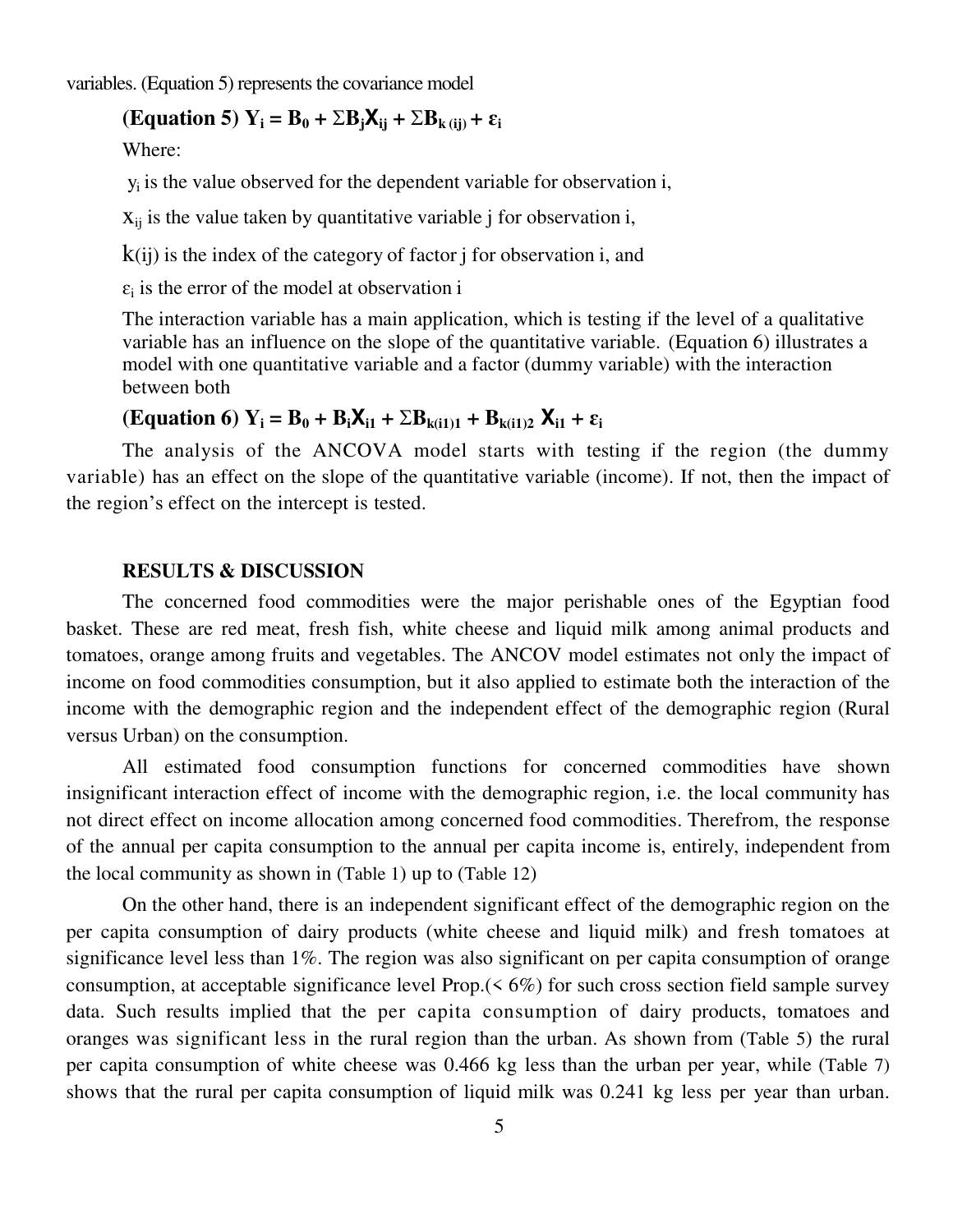With respect to tomatoes, the per capita consumption of tomatoes was less than urban by  $0.262kg$ per year, (Table 9). The per capita consumption of orange in rural region was less than the corresponding level in urban by 0.157 kg per year.

The rural region showed the same effect on the value of the annual expenditure of the same set of commodities, regardless the per capita income level. Therefore, the rural consumers spend less than the urban consumers do on dairy products, tomatoes and oranges. (Table 13) provides evidences that the less per capita expenditure on those commodities in rural region were not only due to less quantity consumption but it was also due to lower price in the rural market than in the urban market. The estimated weighted annual average of per capita consumption, as shown in Table 13, confirmed that the rural household consumes less than urban with respect to white cheese, liquid milk, orange and tomatoes at lower prices than the urban households do.

The rural household earns almost two-thirds of urban annual per capita income, (Table 13). The lower price of food commodities in rural market could be a resultant of less purchasing power in rural than urban, and it could be also due to high proportion of home produced quantity share in rural food consumption relative to urban. A third reason that might be considered was the less marketing costs of these perishable food commodities in rural than urban regions because these commodities are usually sold in rural markets without grading, modern packing, processing and/or retailing services.

Estimation of the demand elasticity coefficients for quality of the perishable food commodities were derived, using (Equation 4) and were presented in (Table 14). In general, such derived elasticity coefficients were of low value for all concerned commodities. The maximum value of the demand elasticity for food quality was that of fresh fish and white cheese with values 0.149 and 0.146, respectively.

Liquid milk, orange and tomatoes represent the second category of demand for food quality among perishable food commodities with elasticity for income about 0.09, while fresh red meat shows the least elastic demand for food quality, i.e. around 0.04.

### **CONCLUSION & RCOMMENDATION**

, The additional costs associated with Implementation of the food quality specifications in the Egyptian market hamper the attainment to accessibility of food commodities to the majority of the consumers due to expected high food prices that do not fit with the average low per capita income. As sufficient income, level and developed marketing system lasts long time to achieve such objective

Accordingly, to secure food commodities enjoying satisfactory quality standards, some direct and indirect support and subsidy should be provided to the marketing firms to help them to apply the quality control system. Such support could be in terms of credit facilities to establish equipped quality control units, eexempt of the required equipment and tools for quality and safety standards of food from custom duties and providing credit facilities for establishment manufacturing these types equipment in Egypt.

Establishment of an extended program for enlarging the number of required human resources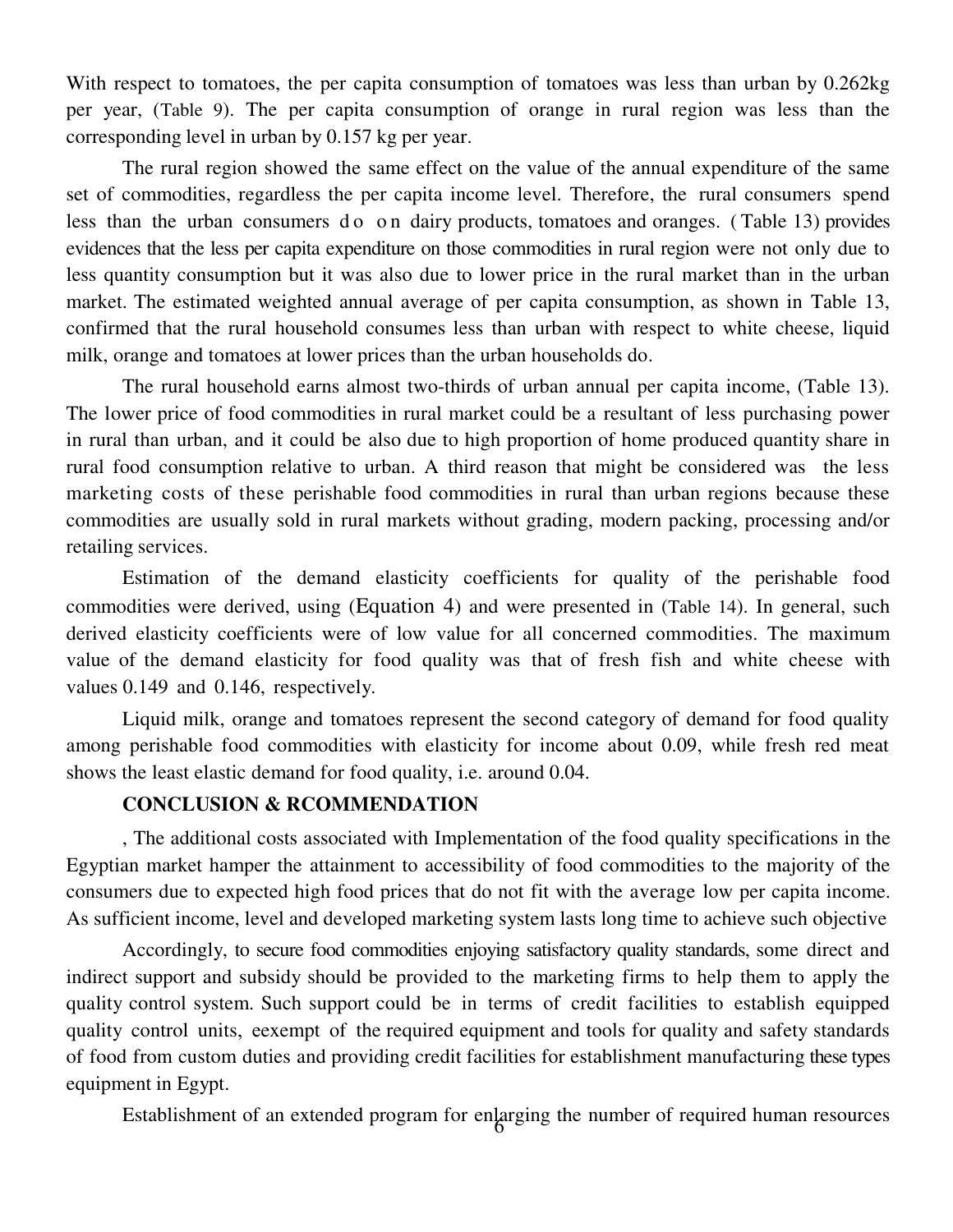for quality control, and food market surveillance as the current numbers are not satisfactory to rule an effective surveillance of food health, environmental and commercial specifications.. Such program should be associated with efficient training programs. It is recommended to allocate a significant proportion of the foreign donation and low cost loans that are received from international development agencies to finance such human resource development policies. The technical facilities of the governmental universities and research institutes could provide an effective support to the marketing firms for applying food quality control system. A parallel program for building up a common awareness of consumers towards food safety should be applied among, the urban and rural communities.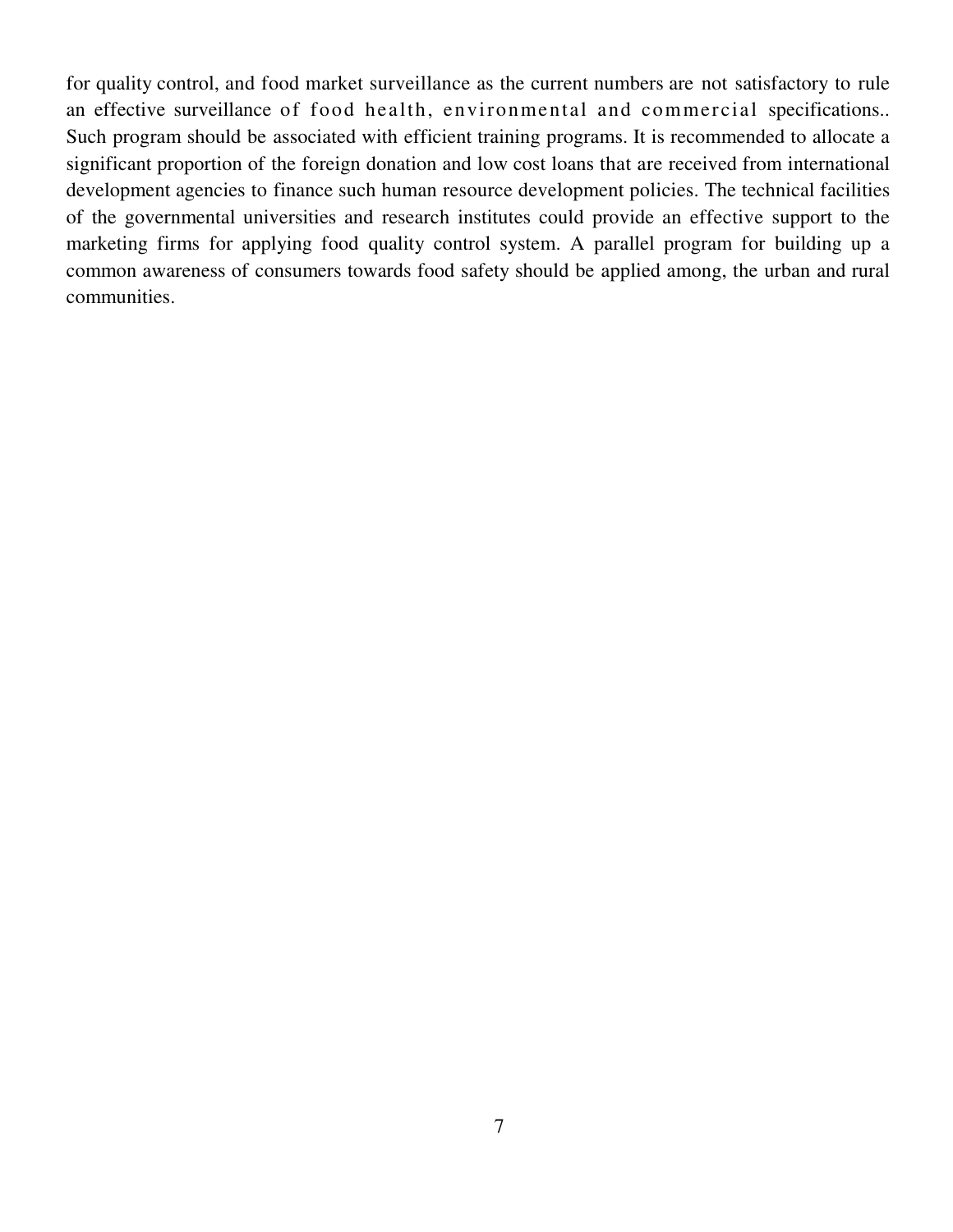### **Table 1 QUANTITY/INCOME RESPONSE of FRESH READ MEAT**

| Variable              | Estimate | Standard Error | Stat     | P-value | Lower bound $(95\%)$ | Upper bound $(95\%)$ |
|-----------------------|----------|----------------|----------|---------|----------------------|----------------------|
| Intercept             | $-1.340$ | 0.305          | $-4.392$ | .0001   | 1.958<br>$\sim$ 1    | $-0.722$             |
| Ln(Per Capita Income) | 409.ر    | 0.036          | !1.214   | 0.0001  | 0.335                | 0.483                |

F = 64.098, Adjusted  $R^2 = 0.764$ 

Source Estimated from Household Budget Survey of Egypt in 2009, Conducted by (CAPMAS), and Central Agency for public Mobilization and Statistics, Nasr City, Cairo, Egypt, by applying (Equation 5) & (Equation 6)

### **Table 2 EXPENDITURE/INCOME RESPONSE: FRESH READ MEAT**

| Variable              | Estimate | <b>Standard Error</b> L | t Stat | P-value | Lower bound $(95\%)$ | Upper bound $(95\%)$ |
|-----------------------|----------|-------------------------|--------|---------|----------------------|----------------------|
| Intercept             | .866     | 0.351                   | 5.311  | 0.0001  | 1.154                | 2.578                |
| Ln(Per Capita Income) | 0.447    | 0.042                   | 10.629 | 0.0001  | 0.361                | 0.532                |

### $F = 58.656$ , Adjusted R<sup>2</sup> =  $0.747$

Source Estimated from Household Budget Survey of Egypt in 2009, Conducted by (CAPMAS), Central Agency for Public Mobilization and Statistics, Nasr City, Cairo, Egypt, by applying (Equation 5) & (Equation 6)

### **Table 3 QUANTITY/INCOME RESPONSE: FRESH FISH**

| Source                | Value        | Standard error |          | Prop<br>-lti | Lower bound $(95\%)$ | Upper bound $(95\%)$ |
|-----------------------|--------------|----------------|----------|--------------|----------------------|----------------------|
| Intercept             | רמ מ<br>2.ZI | 0.641          | $-3.551$ | 0.001        | - 1<br>، ر. ر        | $-0.978$             |
| LN(Per Capita Income) | 0.534        | 0.077          | 6.962    | 0.0001       | 0.378                | 0.689                |

 $F = 24.285$ , Adjusted  $R^2 = 0.568$ 

Source Estimated from Household Budget Survey of Egypt in 2009, Conducted by (CAPMAS), Central Agency for Public Mobilization and Statistics, Nasr City, Cairo, Egypt, by applying (Equation 5) & (Equation 6)

### **Table 4 EXPENDITURE/INCOME RESPONSE: FRESH FISH**

| Source                | Value    | Standard error |          | Prop<br>> Itl | Lower bound $(95\%)$ | Upper bound $(95\%)$ |
|-----------------------|----------|----------------|----------|---------------|----------------------|----------------------|
| Intercept             | $-1.351$ | 0.648          | $-2.084$ | 50.044        | $-2.664$             | $-0.038$             |
| LN(Per Capita Income) | 0.683    | 0.077          | 8.818    | 0.0001        | 0.526                | 0.840                |

 $F = 40.175$ , Adjusted  $R^2 = 0.668$ 

Source Estimated from Household Budget Survey of Egypt in 2009, Conducted by (CAPMAS), Central Agency for Public Mobilization and Statistics, Nasr City, Cairo, Egypt, by applying (Equation 5) & (Equation 6)

# **Table 5 QUANTITY/INCOME RESPONSE: WHITE CHEESE**

| Source                | Value    | Standard error |          | Prop>  t      | Lower bound $(95\%)$ | Upper bound $(95\%)$ |
|-----------------------|----------|----------------|----------|---------------|----------------------|----------------------|
| Intercept             | $-3.067$ | 0.681          | $-4.504$ | $\leq 0.0001$ | $-4.446$             | $-1.687$             |
| LN(Per Capita Income) | 0.493    | 0.081          | 6.056    | $\leq 0.0001$ | 0.328                | 0.658                |
| <b>RURAL</b>          | $-0.466$ | 0.112          | $-4.139$ | 0.000         | $-0.693$             | $-0.238$             |

 $F = 33.116$ , Adjusted R<sup>2</sup> = 0.622

Source Estimated from Household Budget Survey of Egypt in 2009, Conducted by (CAPMAS), Central Agency for Public Mobilization and Statistics, Nasr City, Cairo, Egypt, by applying (Equation 5) & (Equation 6)

| Source                | Value    | Standard error |          | $Proof$ $ t $ | Lower bound $(95\%)$ | Upper bound $(95\%)$ |
|-----------------------|----------|----------------|----------|---------------|----------------------|----------------------|
| Intercept             | $-1.717$ | 0.581          | $-2.954$ | 0.005         | $-2.895$             | $-0.539$             |
| LN(Per Capita Income) | 0.639    | 0.069          | 9.195    | 0.0001        | 0.498                | 0.780                |
| <b>RURAL</b>          | $-0.764$ | 0.096          | $-7.955$ | 0.0001        | $-0.958$             | $-0.569$             |

### **Table 6 EXPENDITURE/INCOME RESPONSE: WHITE CHEESE**

 $F = 91.858$ , Adjusted R<sup>2</sup> = 0.823

8 Mobilization and Statistics, Nasr City, Cairo, Egypt, by applying (Equation 5) & (Equation 6) Source Estimated from Household Budget Survey of Egypt in 2009, Conducted by (CAPMAS), Central Agency for Public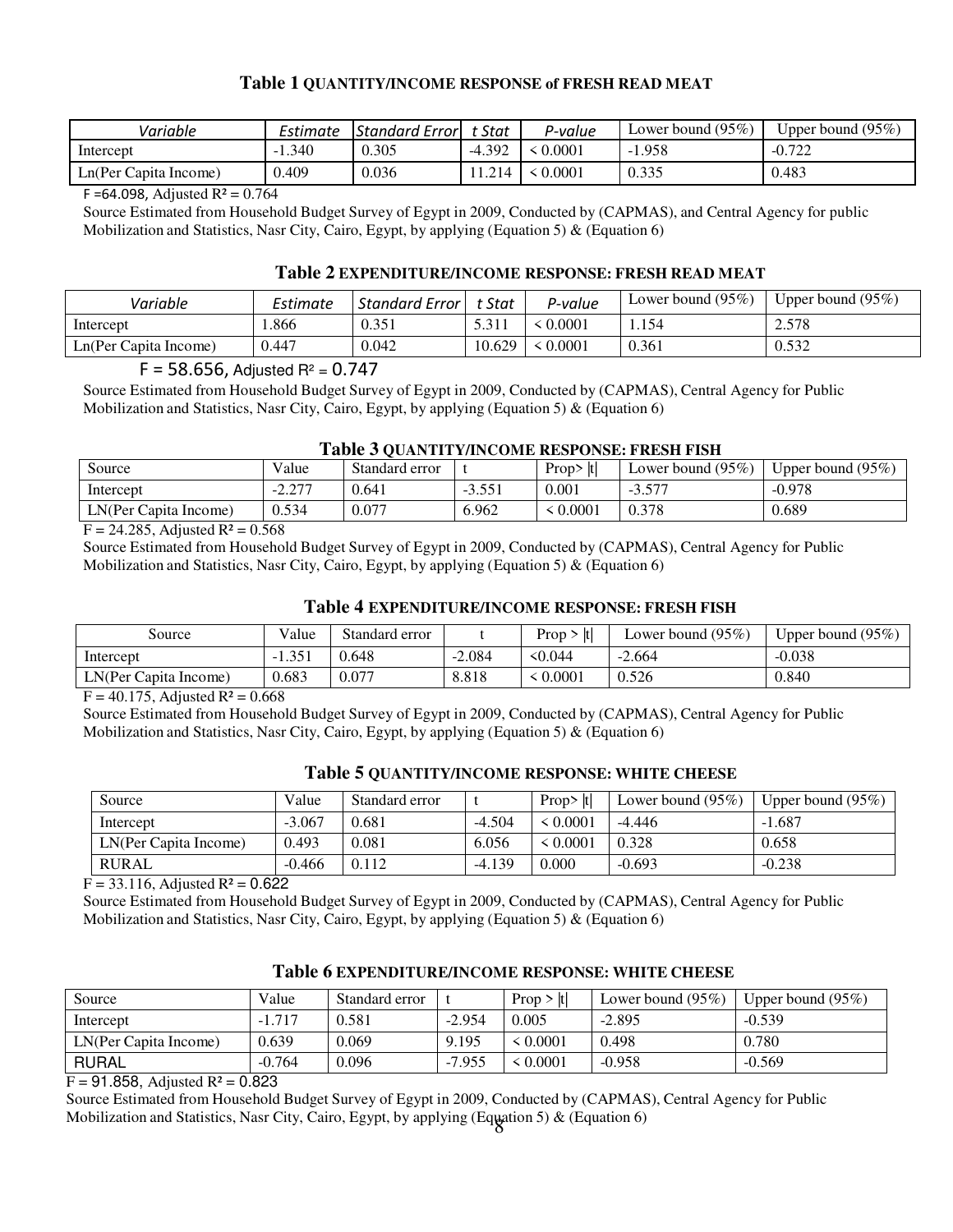### **Table 7 QUANTITY/INCOME RESPONSE: LIQID MILK**

| Variable              | Value    | Standard |          | Prop >  t     | Lower bound | Upper bound |
|-----------------------|----------|----------|----------|---------------|-------------|-------------|
|                       |          | error    |          |               | (95%)       | (95%)       |
| Intercept             | $-0.222$ | 0.199    | $-1.120$ | 0.270         | $-0.625$    | 0.180       |
| LN(Per Capita Income) | 0.377    | 0.024    | 15.880   | $\leq 0.0001$ | 0.329       | 0.425       |
| <b>RURAL</b>          | $-0.241$ | 0.033    | $-7.332$ | $\leq 0.0001$ | $-0.307$    | $-0.174$    |

#### $F = 182.959$ , Adjusted  $R^2 = 0.903$

Source Estimated from Household Budget Survey of Egypt in 2009, Conducted by (CAPMAS), Central Agency for Public Mobilization and Statistics, Nasr City, Cairo, Egypt, by applying (Equation 5) & (Equation 6)

| L'ADIE O EXPENDITURE/INCOME RESPONSE: LIOUID MILR |          |          |          |          |             |             |  |  |
|---------------------------------------------------|----------|----------|----------|----------|-------------|-------------|--|--|
| Source                                            | Value    | Standard |          | Proof    | Lower bound | Upper bound |  |  |
|                                                   |          | error    |          |          | (95%)       | (95%)       |  |  |
| Intercept                                         | 0.295    | 0.270    | .094     | 0.281    | $-0.252$    | 0.842       |  |  |
| LN(Per Capita Income)                             | 0.471    | 0.032    | 14.599   | < 0.0001 | 0.406       | 0.536       |  |  |
| <b>RURAL</b>                                      | $-0.362$ | 0.045    | $-8.116$ | < 0.0001 | $-0.452$    | $-0.272$    |  |  |

### **Table 8 EXPENDITUDE/INCOME DESPONSE: LIQU**

 $F = 169.369$ , Adjusted R<sup>2</sup> = 0.896

Source Estimated from Household Budget Survey of Egypt in 2009, Conducted by (CAPMAS), Central Agency for Public Mobilization and Statistics, Nasr City, Cairo, Egypt, by applying (Equation 5) & (Equation 6)

### **Table 9 QUANTITY/INCOME RESPONSE: TOMATOES**

| Source                | Value    | Standard error |          | $Proof$ $ t $ | Lower bound<br>(95%) | Upper bound<br>(95%) |
|-----------------------|----------|----------------|----------|---------------|----------------------|----------------------|
| Intercept             | 2.743    | 0.282          | 9.717    | $\leq 0.0001$ | 2.171                | 3.315                |
| LN(Per Capita Income) | 0.089    | 0.034          | 2.639    | 0.012         | 0.021                | 0.157                |
| <b>RURAL</b>          | $-0.262$ | 0.047          | $-5.616$ | $\leq 0.0001$ | $-0.356$             | $-0.167$             |

#### $F = 23.056$ , Adjusted R<sup>2</sup> = 0.531

Source Estimated from Household Budget Survey of Egypt in 2009, Conducted by (CAPMAS), Central Agency for Public Mobilization and Statistics, Nasr City, Cairo, Egypt, by applying (Equation 5) & (Equation 6)

### **Table 10 EXPENDITURE/INCOME RESPONSE: TOMATOES**

| Source                | Value    | Standard error |          | Proof  t      | Lower bound | Upper bound |
|-----------------------|----------|----------------|----------|---------------|-------------|-------------|
|                       |          |                |          |               | (95%)       | (95%)       |
| Intercept             | 2.489    | 0.341          | 7.296    | $\leq 0.0001$ | 1.798       | 3.181       |
| LN(Per Capita Income) | 0.183    | 0.041          | 4.481    | $\leq 0.0001$ | 0.100       | 0.265       |
| <b>RURAL</b>          | $-0.272$ | 0.056          | $-4.822$ | $\leq 0.0001$ | $-0.386$    | $-0.158$    |

 $F = 26.958$ , Adjusted  $R^2 = 0.571$ 

Source Estimated from Household Budget Survey of Egypt in 2009, Conducted by (CAPMAS), Central Agency for Public Mobilization and Statistics, Nasr City, Cairo, Egypt, by applying (Equation 5) & (Equation 6)

| Source                | Value    | Standard error |          | Prop $>  t $ | Lower bound | Upper bound |
|-----------------------|----------|----------------|----------|--------------|-------------|-------------|
|                       |          |                |          |              | (95%)       | (95%)       |
| Intercept             | $-0.232$ | 0.490          | $-0.475$ | 0.638        | $-1.225$    | 0.760       |
| LN(Per Capita Income) | 0.245    | 0.059          | 4.175    | 0.000        | 0.126       | 0.363       |

### **Table 11 QUANTITY/INCOME RESPONSE: ORANGE**

 $F = 12.689$ , Adjusted R<sup>2</sup> = 0.375

Source Estimated from Household Budget Survey of Egypt in 2009, Conducted by (CAPMAS), Central Agency for Public Mobilization and Statistics, Nasr City, Cairo, Egypt, by applying (Equation 5) & (Equation 6)

RURAL -0.157 0.081 -1.942 0.060 -0.321 0.007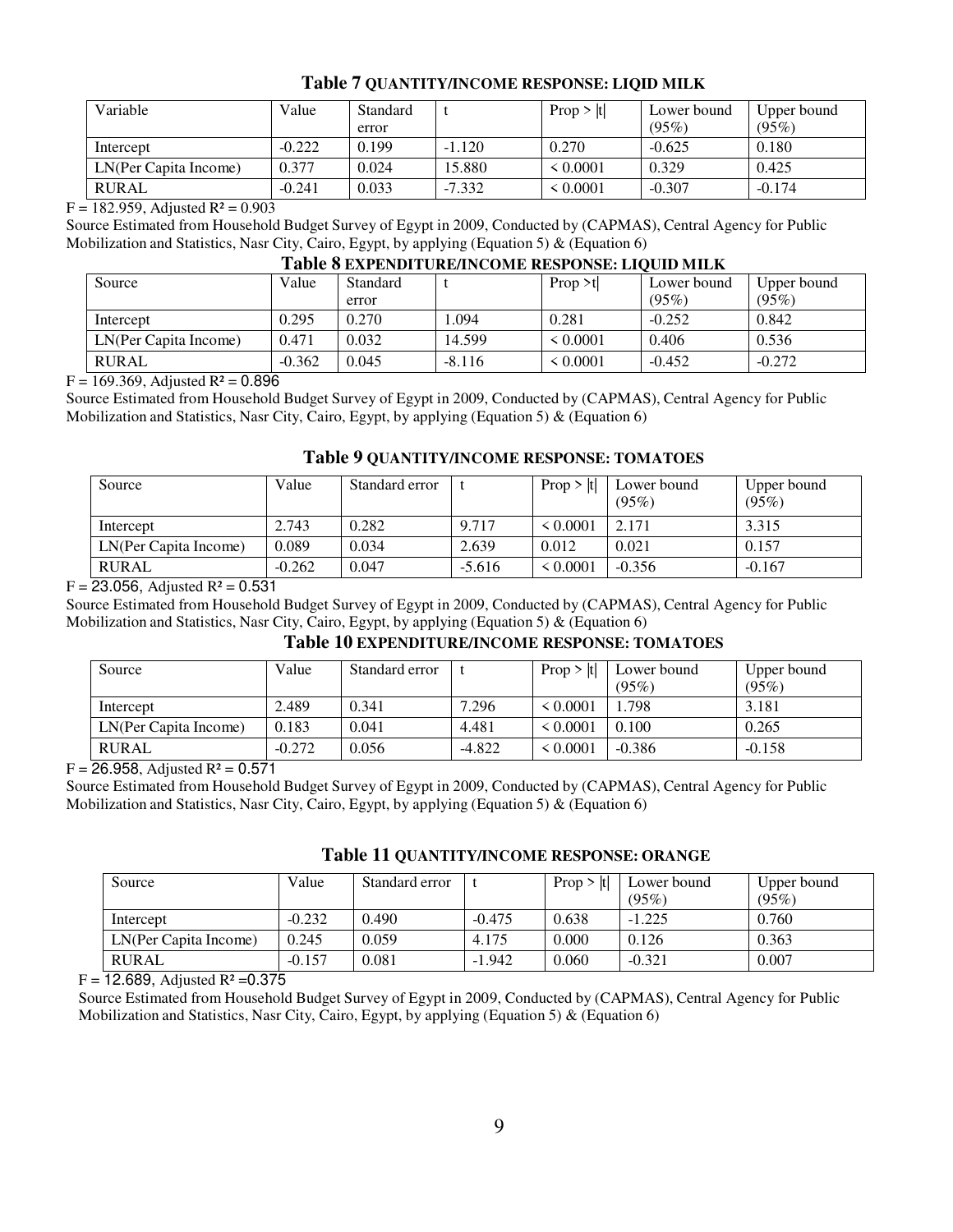| Source                | Value    | Standard error |          | $Proof$ $ t $ | Lower bound $(95\%)$ | Upper bound $(95\%)$ |
|-----------------------|----------|----------------|----------|---------------|----------------------|----------------------|
| Intercept             | $-0.141$ | 0.522          | $-0.271$ | 0.788         | $-1.198$             | 0.916                |
| LN(Per Capita Income) | 0.334    | 0.062          | 5.359    | < 0.0001      | 0.208                | 0.461                |
| <b>RURAL</b>          | $-0.120$ | 0.086          | $-1.396$ | 0.171         | $-0.295$             | 0.054                |

### **Table 12 EXPENDITURE/INCOME RESPONSE: ORANGE**

 $F = 17.486$ , Adjusted R<sup>2</sup> = 0.458

Source Estimated from Household Budget Survey of Egypt in 2009, Conducted by (CAPMAS), Central Agency for Public Mobilization and Statistics, Nasr City, Cairo, Egypt, by applying (Equation 5) & (Equation 6)

### **Table 13 Weighted Average of annual Per Capita Consumption and Price of Perishable Food Commodities**

|                              | <b>RURAL</b>                        |          | Urban                               |          |
|------------------------------|-------------------------------------|----------|-------------------------------------|----------|
| Commodity                    | Weighted Average Kg/Capita Per Year | Price/Kg | Weighted Average Kg/Capita Per Year | Price/Kg |
|                              |                                     | (L.E.)   |                                     | (L.E.)   |
| <b>Fresh Red Meat</b>        | 7.19                                | 32.26    | 7.37                                | 32.72    |
| Fresh Fish                   | 8.96                                | 15.85    | 11.01                               | 16.26    |
| <b>White Cheese</b>          | 1.81                                | 7.17     | 2.77                                | 20.47    |
| Liquid Milk                  | 12.76                               | 3.15     | 19.44                               | 3.65     |
| Orange                       | 4.59                                | 2.14     | 6.47                                | 2.22     |
| Tomatoes                     | 24.94                               | 1.59     | 32.77                               | 1.60     |
| Per Capita Income<br>(L. E.) | 2977                                |          | 4434                                |          |

Source Estimated from Household Budget Survey of Egypt in 2009, Conducted by (CAPMAS), Central Agency for Public Mobilization and Statistics, Nasr City, Cairo, Egypt

### **Table 14 ESTIMATED ELASTICITY OF INCOME FOOD DEMAND FOR QUALITY IN EGYPT**

| Commodity             | Per Capita Food-Income Elasticity |                            | Food Demand                            |  |
|-----------------------|-----------------------------------|----------------------------|----------------------------------------|--|
|                       | Demand for Quantity (1)           | Demand for Expenditure (2) | Elasticity for quality=<br>$[(2)-(1)]$ |  |
| <b>Fresh Red Meat</b> | 0.409                             | 0.447                      | 0.038                                  |  |
| Fresh Fish            | 0.534                             | 0.683                      | 0.149                                  |  |
| <b>White Cheese</b>   | 0.493                             | 0.639                      | 0.146                                  |  |
| Liquid Milk           | 0.377                             | 0.471                      | 0.094                                  |  |
| Oranges               | 0.245                             | 0.334                      | 0.090                                  |  |
| Tomatoes              | 0.089                             | 0.183                      | 0.094                                  |  |

Source: Estimated from (Equation 4) and (Table 1) up to (Table 10)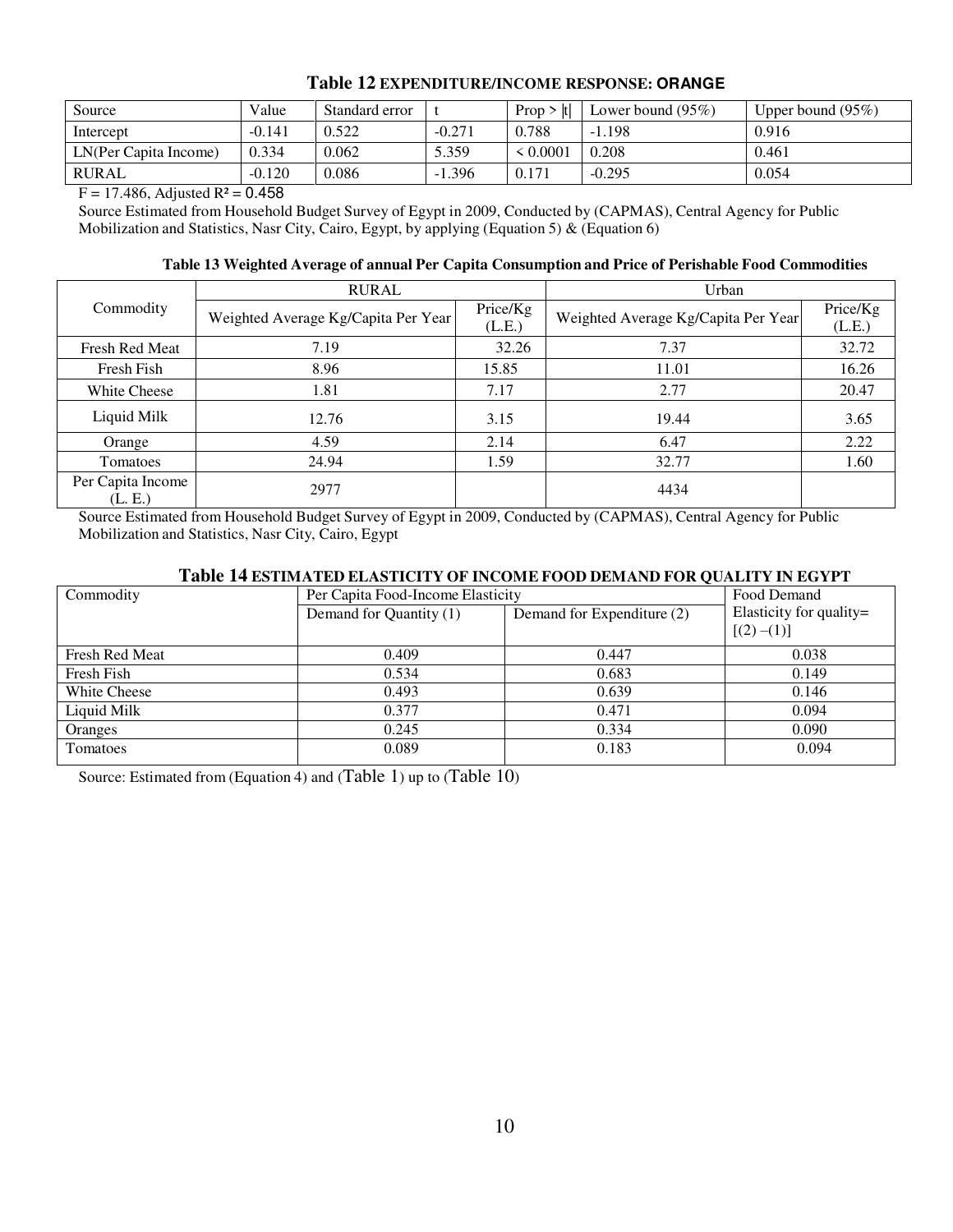## **REFERENCES**

- CAPMAS, Central Agency for Public Mobilization and Statistics, Egypt (2010) "Household Budget Survey Of Egypt For the year 2008/2009", NASR City, Cairo, Egypt
- Fabiosa, Jacinto F. & Ibrahim Soliman (2008) "Egypt Household Expenditure Pattern: Does it alleviate food crisis?" Working Paper 08-WP 475, August 2008, Center for Agricultural and Rural Development, Iowa State University, Ames, Iowa, 50011-1070
- Soliman, Ibrahim (2002), "Arab food security and regional and global variables", The Egyptian Journal of development planning, vol. 10, no. 2, p. 124 152, National Planning Institute
- Soliman, Ibrahim (1998), "institutional and organizational development of the food market in Egypt under the economic liberalization", Proceeding of the agricultural economic conference on "Agriculture in a Changing World", the Egyptian society of agricultural economics, agricultural Club Dokki, Giza, Egypt
- Soliman, Ibrahim (1999) "The Environment and Food: challenges and Perspectives", The seventh Conference of Agricultural Economists on "Technology and Agriculture", Egyptian A s sociation of Agricultural Economics, Held at Agriculturalist Club, Dokki, Egypt, p. 1-14
- Soliman, Ibrahim (2000), "Consumer protection policies" seminar on "Consumer Protection in the New World Order, Ministry of supply and Internal Trade, Cairo, Research Paper No (5)
- Soliman, Ibrahim, Gaber, M., Mashhour, A., (2007), "Animal Products Marketing Systems in Egypt", Dar Al-Fekr Al-Arabi Press, Nasr City, Cairo, Egypt
- Soliman, Ibrahim, (2000) "The Socio-Economic Dimensions of food Security in the New World Regime", Symposium on "Food Security: Concepts and Mechanisms", The Eighth Conference of Agricultural Development Research, pp. 161–197, Ain Shams University, Faculty of Agriculture, Cairo, Egypt.
- Hazell, Peter, Perez, B. R. Nicostrato, Siam, Gamal, Soliman, Ibrahim (1995) "Impacts of the Structure Adjustment Program on Agricultural Production and Resource Use in Egypt", International Food Policy Research Institute (IFPRI), EPTD, Paper No. 10, 1200 17th Street, N. W., Washington, D.C., USA
- Soliman, Ibrahim & Nafissa, , (1995) "Animal Protein Food Consumption Pattern and Consumer Behavior" Economic Research Forum for Arab Countries, Iran and Turkey, Working Paper No. 9516
- Soliman, Ibrahim, Eid, N., (1995) "Impacts of Egyptian Socio-Economic Environment on Dietary Pattern and Adequacy" Egyptian Journal of Agricultural Economics,.5.(2): 757-782, Issued by Egyptian Association of Agricultural Economics, Agriculturists Club, Dokki, Cairo, Egypt
- Soliman, Ibrahim & Eid, N., (1992) "Impacts of Economic Liberalization on Food Demand and Dietary Adequacy" Proceedings of the First International Conference on "Towards an Arab African Strategy for Safe Food and Better Nutrition" P. 1-10, High Institute of Public Health, Alexandria University in cooperation with United Scientists for Projects and Development, Alexandria, Egypt.
- Soliman, Ibrahim (1985) "Relative Economic Efficiency of Buffalo Milk Production in Egypt" Proceedings of 1st World Buffalo Congress, organized by the International Buffalo Federation (IBF), (Invited Paper) Vol. 3, P. 640 – 648.